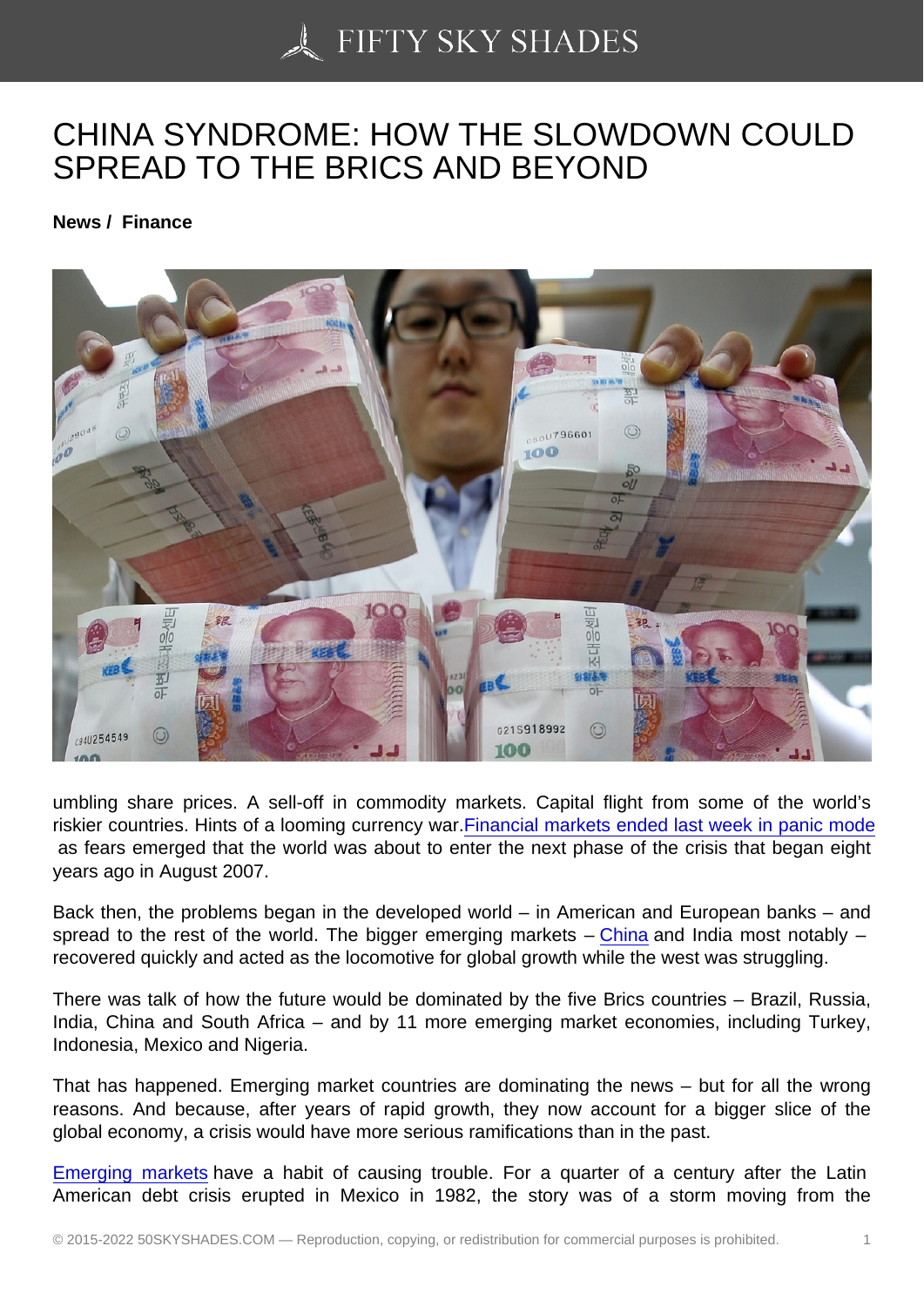Mexico ran into fresh problems in 1994, there was an Asian debt crisis in 1997, and a Russian default in 1998 before the dotcom bubble burst in 2001. That proved to be a dress rehearsal for the near meltdown of the global financial system in 2007-08.

Now the focus is back squarely on emerging markets. The problem is a relatively simple one. In the post-Great Recession world, the tendency has been for all countries to try to export their way out of trouble. But this model works only if the exports can find a home, as they did when China was growing at double-digit rates.

But in the past 18 months, the Chinese economy has slowed, causing problems for two distinct groups of emerging-market economies – the east Asian countries that sell components and finished goods to their big neighbour, and countries that supply China with the fuel and raw materials to keep its industrial machine going.

China's slowdown has led to a slump in the price of oil and industrial metals. In theory, this should have no net effect on the global economy because lower incomes for commodity-producing countries should be offset by the boost to countries that import commodities.

It hasn't quite worked out that way. Consumers in Europe, Japan and North America have not used the windfall from cheaper energy to go on a spending spree. Meanwhile, emerging market economies are hurting badly. With the western economies one new recession away from deflation, China is making its exports cheaper by devaluing its currency just as oil producers are flooding the world with crude in a bid to balance their budgets.

In the past three decades, there has been a crisis every seven years on average. Financial markets are well aware that recovery from the last downturn remains unfinished. The nervousness is easy to understand.

### China

China sent markets into a spin this month after it revealed an 8.3% decline in exports in June. In an attempt to reverse the slump, Beijing began devaluing the yuan. The devaluation persisted for three days, raising investors' anxiety levels. Could there be worse to come? The answer came last week, when a survey showed that in August, activity in China's factories shrank at the fastest pace in almost six and a half years. E[xport demand had dwindled further](http://www.theguardian.com/world/2015/aug/13/china-devalues-yuan-for-third-straight-day-adding-to-fears-of-currency-war), and domestic sales were not much better.

[China's leader, Xi Jinping, is](http://www.theguardian.com/business/2015/aug/21/global-stocks-in-a-tailspin-as-chinese-factory-slump-drags-on-markets) wrestling with t[he effects of a massive increase in production using](http://www.theguardian.com/business/2015/aug/21/global-stocks-in-a-tailspin-as-chinese-factory-slump-drags-on-markets)  borrowed funds following the financial crash. Property developers in particular went on a building binge using cash borrowed from US banks. A report by credit rating agency Moody's said a devaluation of the yuan by more than 10% would raise the cost of financing their debt to unsustainable levels – they would start going bust. So far, the devaluation amounts to about 3%.

Even if Beijing sticks with the yuan's current value, Washington could upset its calculations. September is the month many analysts have pencilled in for the Federal Reserve to raise interest rates. Although one effect of China's slowdown may be to stay the Fed's hand, if it does raise rates, the resulting boost to the dollar would have the same effect as a cut in the yuan, putting those building sites from Nanjing to Chongqing back in jeopardy, along with the trillions of dollars invested in them.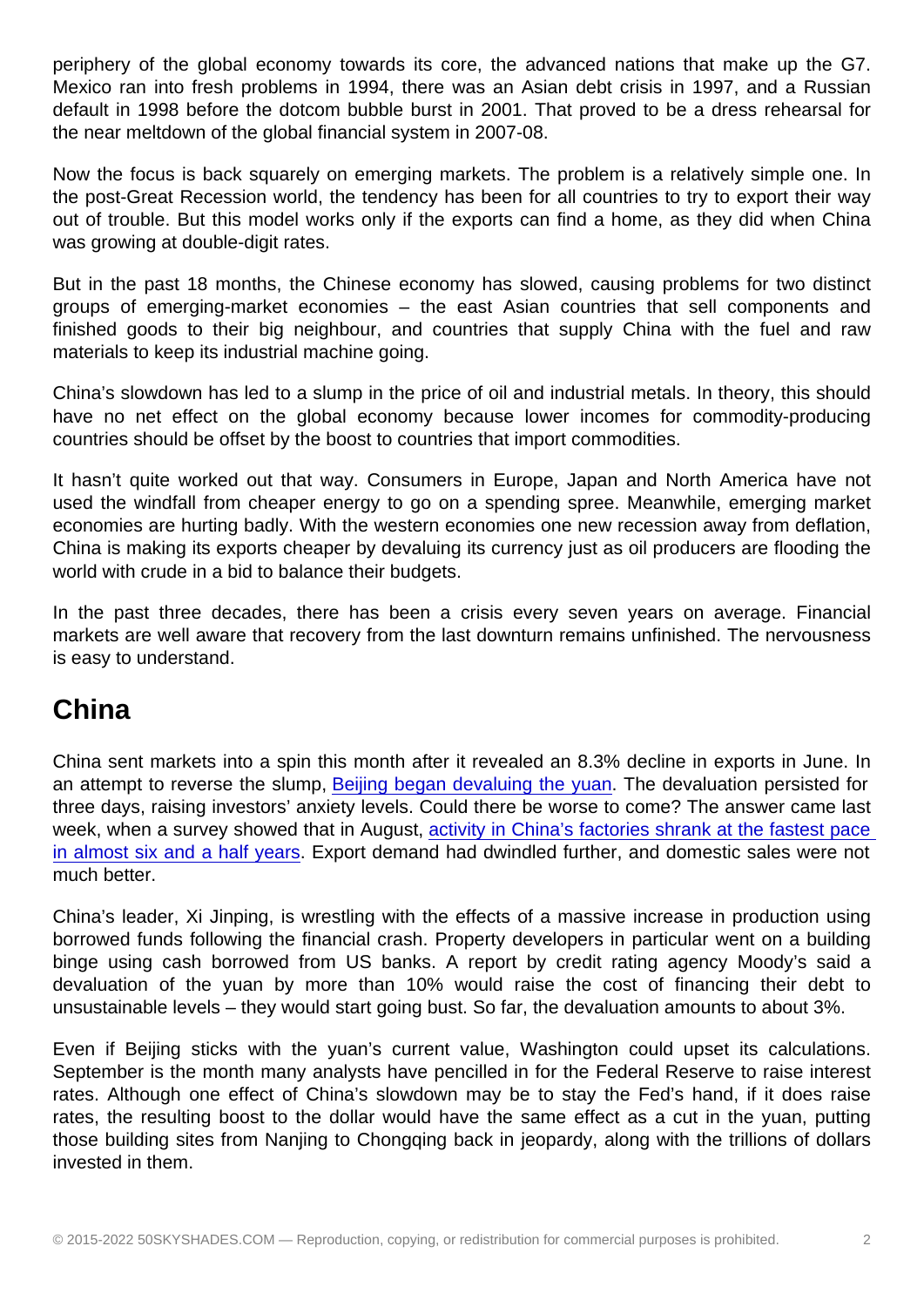### **Russia, Turkey and Kazakhstan**

In any list of vulnerable emerging economies, Turkey has to be near the top. Its major companies have borrowed heavily on international markets, mainly in dollars. The cost of this has been ultralow since the 2008 crash, but is now rising in response to hints of a US rate rise. Turkey is now a major manufacturing hub for European and US businesses. Millions of young Turks are employed by foreign companies, which are now scaling down production in response to declining world trade. These problems, combined with a war on its eastern border, have sent the Turkish lira to an all-time low against the dollar.

Russia is in a similar position, but has the benefit of massive savings. It was Moscow's good fortune to have surplus oil and gas to sell in the high-price years – and the discipline to bank some of it. Like in Turkey, a queue of corporations have begged for help in paying the interest on their foreign debts. And as in Turkey, the currency has crashed. The rouble is at its lowest level against the dollar since February.

And oil-dependent Kazakhstan has spent \$28bn this year buying its own currency, the tenge, to prop up its value, but gave up last week. On Thursday the tenge plunged by more than a quarter and President Nursultan Nazarbayev said that with most its rivals devaluing, Kazakhstan had been forced to act. "No one could have stood aloof from this [currency] storm," he said.

## **Africa**

Little of Africa remains untouched by the Chinese. Beijing has outstripped allcomers as a source of funds and now accounts for \$3 of investment to every \$1 from the US. Whether they are a source of minerals, metals, oil, agricultural produce or labour, few countries have missed out.

Figures from Fathom Consulting show that the stuttering Chinese economy has already interrupted trade flows. From a peak between 2011-2013, African trade with China has almost halved. Among the most exposed countries is Sierra Leone, which, having just recovered from the Ebola outbreak, relies on exports of iron ore and titanium. Angola, which supplies China with oil, is in a similar position.

A broader calculation shows Zambia the most vulnerable. Here, investment from Beijing accounted for 7.5% of domestic output in 2012. With the sale of ores and metals making up around 80% of its goods exports, Zambia is also hit by falling commodity prices.

Oliver White, economist at Fathom, says many African countries will be unable to balance their budgets without spending cuts following what is likely to be a huge fall in oil – and mining-related tax revenues.

## **Latin America**

Latin America has a long history of financial crises stretching back to the late 19th century. It was the scene of debt defaults in the 1980s and a number of countries are suffering from the crash in commodity prices. Most concern centres on Brazil, not just because it is Latin America's biggest economy but because of its cocktail of economic and political risks. Output is falling, inflation is in double digits, and it is running big budget and current account deficits. No president in Brazil's history has been less popular than Dilma Rousseff, who is embroiled in a corruption scandal and